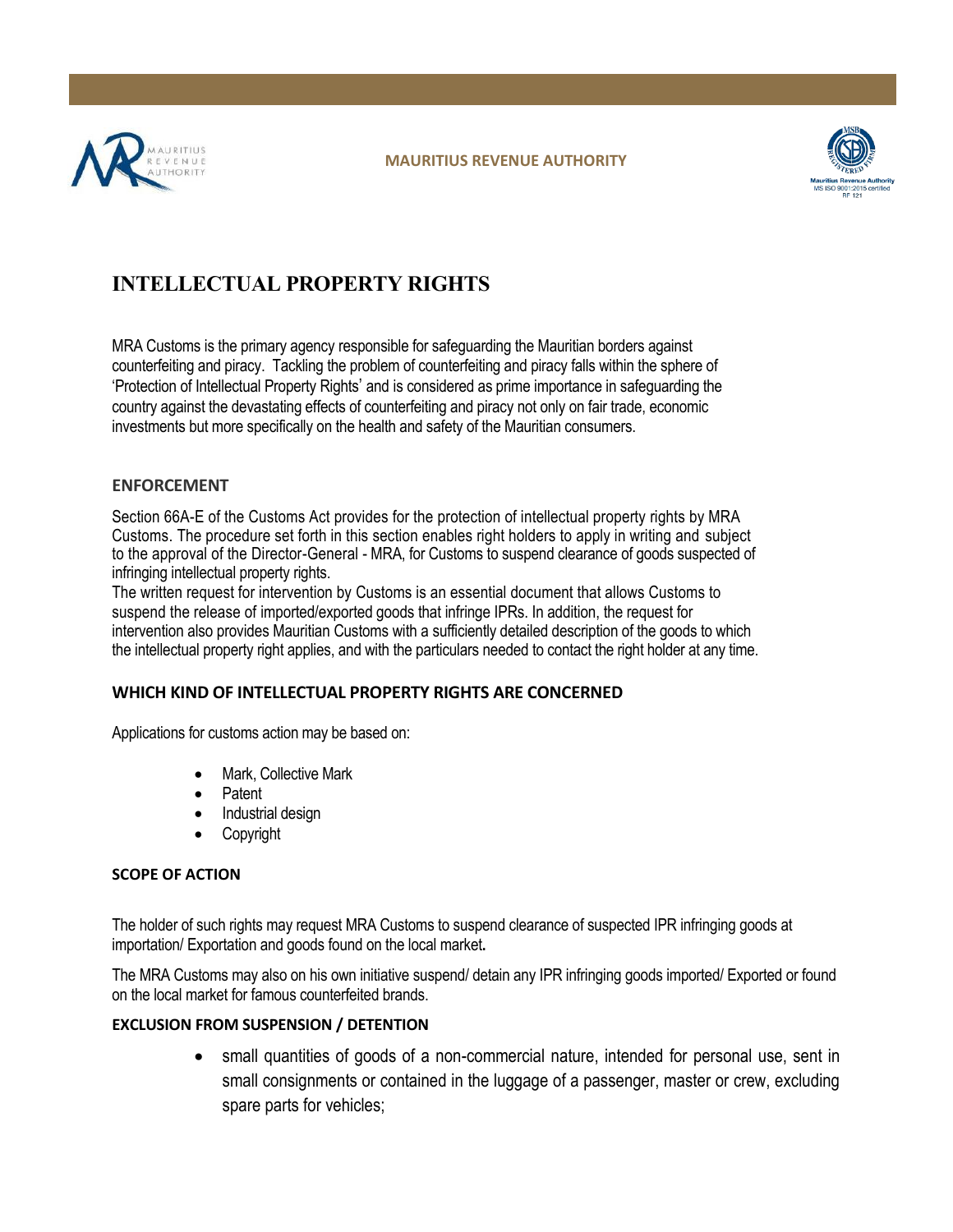- goods ordered or shipped before the date of a public notice issued under section 66BA of the Customs Act, provided the goods are imported and cleared within 3 months from the date of the public notice;
- goods which have already been imported and are under customs control prior to the public notice; and
- goods which have already been manufactured in Mauritius for home consumption or export prior to the public notice.

The above concerned goods shall be authentic and genuine and the authenticity and genuineness of the goods shall be justified by the economic operator.

For the purpose of public notice, the date when an application is granted is published on the MRA IPR list of trademarks/ Designs of the MRA Website. The list may be consulted from the following link: <https://www.mra.mu/download/IPRList.pdf>

### **WHO MAY APPLY**

- The holder/owner of the right
- Authorised user
- Nominated Representative of the right-holder

### **REQUIREMENTS FOR APPLICATION**

- Proof of ownership or authorisation
- Certificate of registration of the IPR valid within the territory of Mauritius granted by the Industrial Property Office (Ministry of Foreign Affairs, Regional Integration and International Trade), the organisation responsible for registration of collective mark, mark, patent and industrial design.
- In the case of Copyrights which are non-registered rights, the right-holders have to demonstrate credibly that a claim to that right may be made (e.g. affidavit, proof of acquisition).
- Power of attorney (*procuration/pouvoir*), duly registered in Mauritius under the Registration Duty Act, in case applicant is not the **owner** of the right.
- A minimum bank security amounting to 20,000 Mauritian rupees (500 $\epsilon$ )
- Any catalogue, pictures or samples of genuine products for identification purposes.

### **CUSTOMS SUSPENDS THE RELEASE OF GOODS**

When MRA Customs identifies goods suspected of infringing intellectual property rights for which an application for customs action has been filed, it suspends the release of the goods and detains them. The right holder is informed of the suspension and invited to inspect the suspect goods.

The term of the suspension is of 10 working days, and may be extended by another 10 working days maximum if necessary. In the case of refrigerated goods, the term is of 3 working days only. Within these terms, the right holder must assess whether or not the suspect goods infringe his intellectual property rights, inform in writing the Director-General, MRA Customs confirming the infringement and take the necessary legal action.